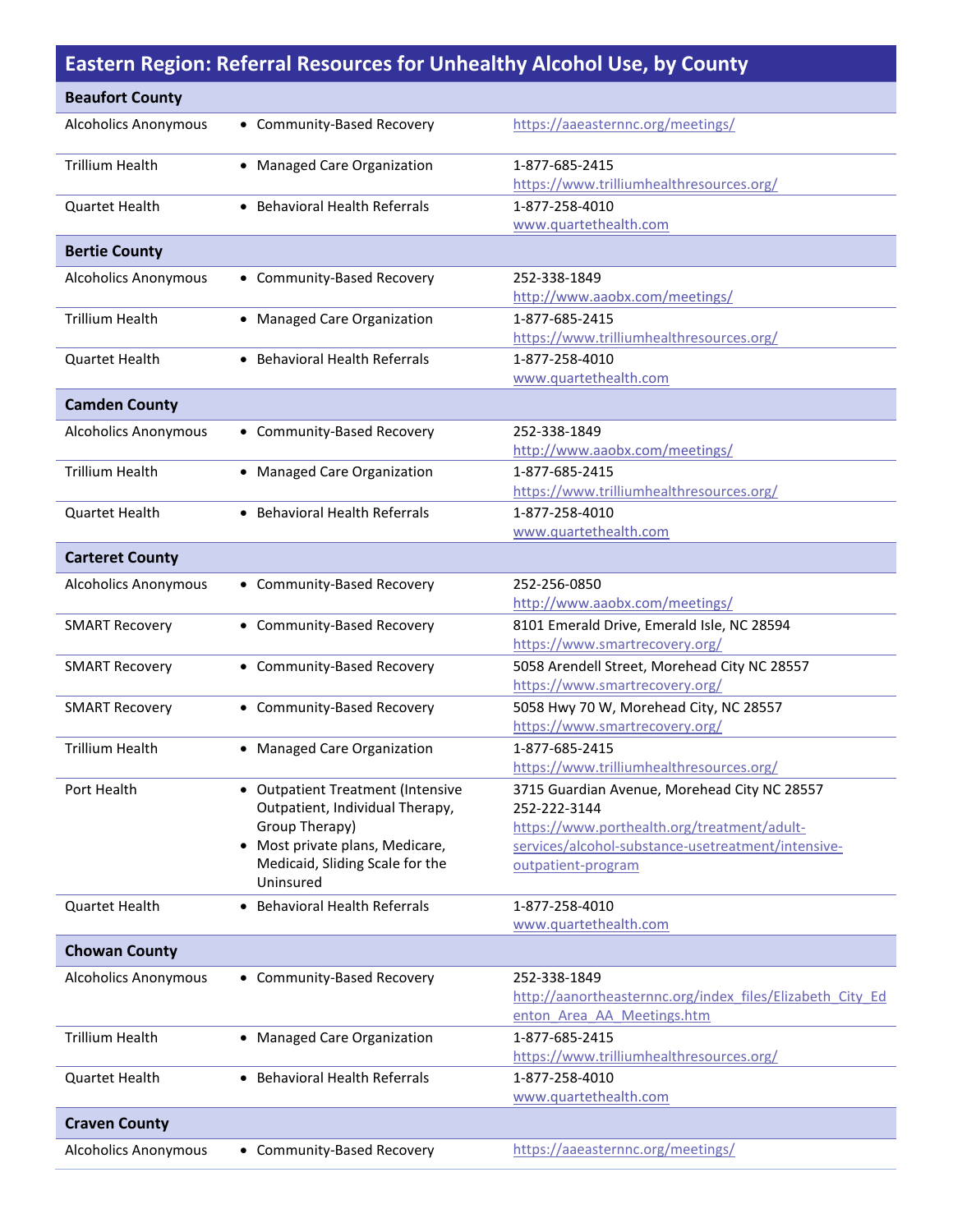| Celebrate Recovery<br>(A Christ-Centered 12-<br>Step Program) | • Community-Based Recovery                                                             | West Vanceboro Church of God, 2360 NC Hwy 43,<br>Vanceboro NC 28586<br>252-497-1570                |
|---------------------------------------------------------------|----------------------------------------------------------------------------------------|----------------------------------------------------------------------------------------------------|
|                                                               |                                                                                        | https://www.celebraterecovery.com/                                                                 |
| Celebrate Recovery<br>(A Christ-Centered 12-                  | • Community-Based Recovery                                                             | Temple Baptist Church, 1500 Kingdom Way, New Bern NC<br>28562                                      |
| Step Program)                                                 |                                                                                        | https://www.celebraterecovery.com/                                                                 |
| <b>Celebrate Recovery</b><br>(A Christ-Centered 12-           | • Community-Based Recovery                                                             | 2304 US 70, New Bern NC 28560<br>860-235-1331                                                      |
| Step Program)                                                 |                                                                                        | https://www.celebraterecovery.com/                                                                 |
| <b>Trillium Health</b>                                        | • Managed Care Organization                                                            | 1-877-685-2415<br>https://www.trilliumhealthresources.org/                                         |
| Port Health                                                   | • Outpatient Treatment (Intensive<br>Outpatient, Individual Therapy,<br>Group Therapy) | 1309 Tatum Drive, New Bern NC 28560<br>252-672-8742                                                |
|                                                               |                                                                                        | https://www.porthealth.org/treatment/adult-                                                        |
|                                                               | • Most Private Plans, Medicaid, Sliding<br>Scale for Uninsured                         | services/alcohol-substance-usetreatment/intensive-                                                 |
|                                                               |                                                                                        | outpatient-program                                                                                 |
| <b>Quartet Health</b>                                         | • Behavioral Health Referrals                                                          | 1-877-258-4010<br>www.quartethealth.com                                                            |
| <b>Currituck County</b>                                       |                                                                                        |                                                                                                    |
|                                                               |                                                                                        |                                                                                                    |
| <b>Alcoholics Anonymous</b>                                   | • Community-Based Recovery                                                             | 252-338-1849                                                                                       |
|                                                               |                                                                                        | http://aanortheasternnc.org/index files/Elizabeth City Ed                                          |
|                                                               |                                                                                        | enton Area AA Meetings.htm                                                                         |
| Two Dreams Outer                                              | • Inpatient Treatment (Inpatient                                                       | 510 Hunt Club Drive Suite E, Corolla NC 27927                                                      |
| <b>Banks</b>                                                  | Rehabilitation, No Detox)                                                              | 708-613-4750                                                                                       |
|                                                               | Private Plans Only<br>$\bullet$                                                        | https://twodreams.com/our-locations/two-dreams-outer-                                              |
|                                                               |                                                                                        | banks                                                                                              |
| <b>Trillium Health</b>                                        | • Managed Care Organization                                                            | 1-877-685-2415                                                                                     |
|                                                               |                                                                                        | https://www.trilliumhealthresources.org/                                                           |
| <b>Quartet Health</b>                                         | • Behavioral Health Referrals                                                          | 1-877-258-4010                                                                                     |
|                                                               |                                                                                        | www.quartethealth.com                                                                              |
| <b>Dare County</b>                                            |                                                                                        |                                                                                                    |
| <b>Alcoholics Anonymous</b>                                   | • Community-Based Recovery                                                             | 252-256-0850<br>http://www.aaobx.com/meetings/                                                     |
| Refuge Recovery<br>(Buddhist-inspired path                    | • Community-Based Recovery                                                             | Seagate North Shopping Center (Well Yoga Co-Op), 3105<br>N. Croatan Hwy, Kill Devil Hills NC 27948 |
| to recovery)                                                  |                                                                                        | https://refugerecovery.org/                                                                        |
| <b>Trillium Health</b>                                        | • Managed Care Organization                                                            | 1-877-685-2415                                                                                     |
|                                                               |                                                                                        | https://www.trilliumhealthresources.org/                                                           |
| Port Health                                                   | • Outpatient Treatment (Intensive<br>Outpatient, Individual Therapy,                   | 2808 South Croatan Hwy Suite B, Nags Head NC 27959<br>252-441-2324                                 |
|                                                               | Group Therapy)                                                                         | https://www.porthealth.org/treatment/adult-                                                        |
|                                                               | Most Private Plans, Medicare,<br>$\bullet$                                             | services/alcohol-substance-usetreatment/intensive-                                                 |
|                                                               | Medicaid, Sliding Scale for Uninsured                                                  | outpatient-program                                                                                 |
| <b>Quartet Health</b>                                         | <b>Behavioral Health Referrals</b><br>$\bullet$                                        | 1-877-258-4010                                                                                     |
|                                                               |                                                                                        | www.quartethealth.com                                                                              |
| <b>Gates County</b>                                           |                                                                                        |                                                                                                    |
| <b>Alcoholics Anonymous</b>                                   | • Community-Based Recovery                                                             | 252-338-1849                                                                                       |
|                                                               |                                                                                        | http://aanortheasternnc.org/index files/Elizabeth City Ed                                          |
|                                                               |                                                                                        | enton Area AA Meetings.htm                                                                         |
| <b>Trillium Health</b>                                        | • Managed Care Organization                                                            | 1-877-685-2415                                                                                     |
|                                                               |                                                                                        | https://www.trilliumhealthresources.org/                                                           |
| Quartet Health                                                | • Behavioral Health Referrals                                                          | 1-877-258-4010                                                                                     |
|                                                               |                                                                                        | www.quartethealth.com                                                                              |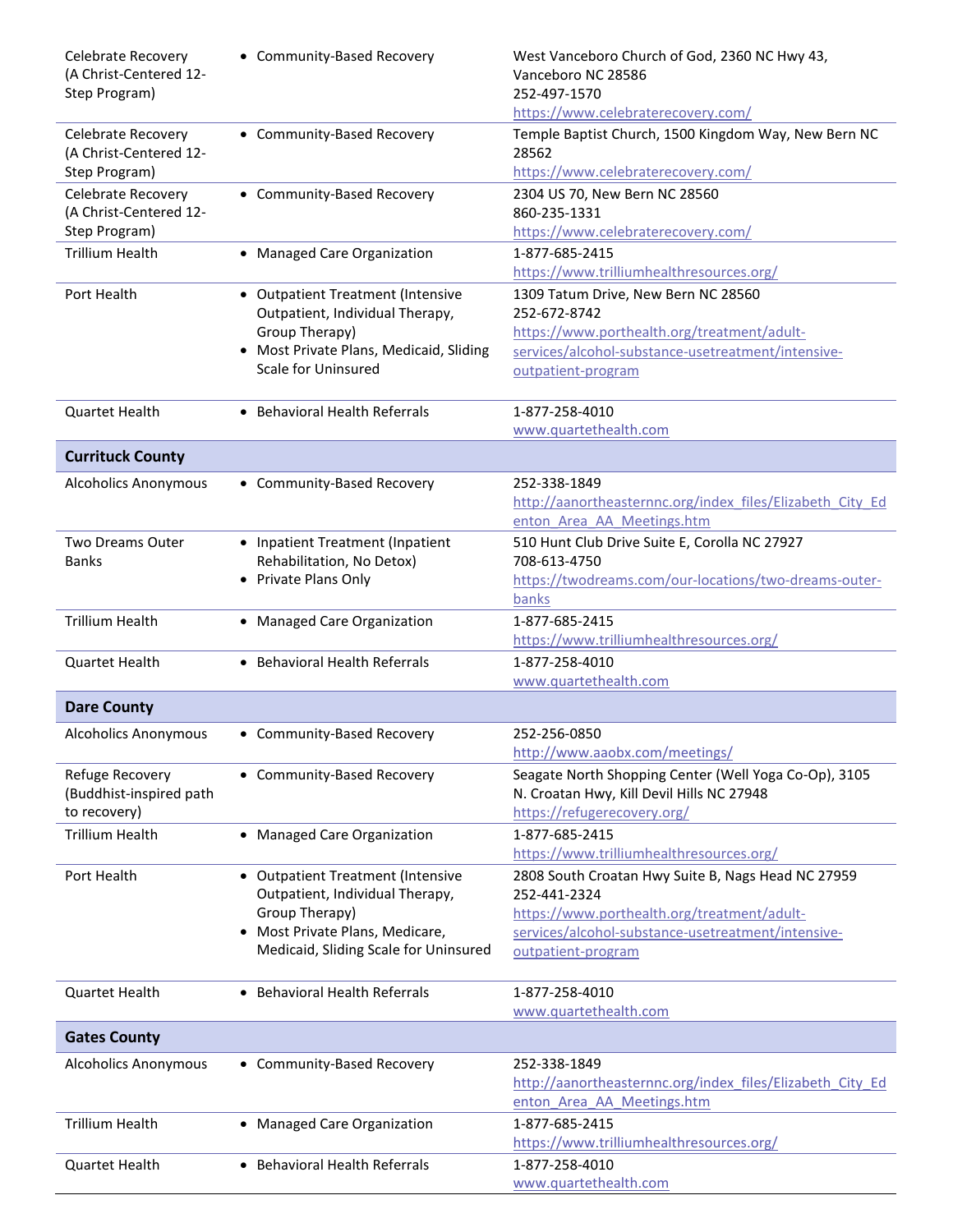| <b>Greene County</b>        |                                                         |                                                                                         |
|-----------------------------|---------------------------------------------------------|-----------------------------------------------------------------------------------------|
| Eastpointe                  | • Managed Care Organization                             | 1-800-913-6109                                                                          |
|                             |                                                         | http://www.eastpointe.net/                                                              |
| <b>Quartet Health</b>       | • Behavioral Health Referrals                           | 1-877-258-4010                                                                          |
|                             |                                                         | www.quartethealth.com                                                                   |
| <b>Hertford County</b>      |                                                         |                                                                                         |
| <b>Alcoholics Anonymous</b> | • Community-Based Recovery                              | 252-338-1849                                                                            |
|                             |                                                         | http://aanortheasternnc.org/index files/Elizabeth City Ed<br>enton Area AA Meetings.htm |
| <b>Trillium Health</b>      | • Managed Care Organization                             | 1-877-685-2415                                                                          |
|                             |                                                         | https://www.trilliumhealthresources.org/                                                |
| Port Health                 | • Outpatient Treatment (Intensive                       | 144 Community College Drive Suite B, Ahoskie NC 27910                                   |
|                             | Outpatient, Individual Therapy,                         | 252-209-8932                                                                            |
|                             | Group Therapy)<br>Most Private Plans, Medicaid, Sliding | https://www.porthealth.org/treatment/adult-                                             |
|                             | Scale for Uninsured                                     | services/alcohol-substance-usetreatment/intensive-<br>outpatient-program                |
|                             |                                                         |                                                                                         |
| Port Health                 | • Outpatient Treatment (Intensive                       | 101 ARPDC Street, Hertford NC 27944                                                     |
|                             | Outpatient, Individual Therapy,                         | 252-426-1689                                                                            |
|                             | Group Therapy)                                          | https://www.porthealth.org/treatment/adult-                                             |
|                             | • Most Private Plans, Medicaid, Sliding                 | services/alcohol-substance-usetreatment/intensive-                                      |
|                             | Scale for Uninsured                                     | outpatient-program                                                                      |
| Port Health                 |                                                         |                                                                                         |
|                             | • Inpatient Treatment (Inpatient<br>Detox)              | 144 Community College Drive Suite B, Ahoskie NC 27910<br>252-332-5681                   |
|                             | • Most Private Plans, Medicaid, Sliding                 | https://www.porthealth.org/treatment/adult-                                             |
|                             | Scale for Uninsured                                     | services/alcohol-substance-usetreatment/facility-based-                                 |
|                             |                                                         | crisis                                                                                  |
| Quartet Health              | • Behavioral Health Referrals                           | 1-877-258-4010                                                                          |
|                             |                                                         | www.quartethealth.com                                                                   |
| <b>Hyde County</b>          |                                                         |                                                                                         |
| <b>Alcoholics Anonymous</b> | • Community-Based Recovery                              | 252-338-1849                                                                            |
|                             |                                                         | http://www.aaobx.com/meetings/                                                          |
| Trillium Health             | • Managed Care Organization                             | 1-877-685-2415                                                                          |
|                             |                                                         | https://www.trilliumhealthresources.org/                                                |
| Quartet Health              | • Behavioral Health Referrals                           | 1-877-258-4010                                                                          |
|                             |                                                         | www.quartethealth.com                                                                   |
| <b>Jones County</b>         |                                                         |                                                                                         |
| <b>Alcoholics Anonymous</b> | • Community-Based Recovery                              | 910-455-3666                                                                            |
|                             |                                                         | http://www.aajacksonvillenc.org/aa-meetings                                             |
| <b>Trillium Health</b>      | • Managed Care Organization                             | 1-877-685-2415                                                                          |
|                             |                                                         | https://www.trilliumhealthresources.org/                                                |
| Quartet Health              | • Behavioral Health Referrals                           | 1-877-258-4010<br>www.quartethealth.com                                                 |
| <b>Lenoir County</b>        |                                                         |                                                                                         |
|                             |                                                         |                                                                                         |
| <b>Alcoholics Anonymous</b> | • Community-Based Recovery                              | https://aaeasternnc.org/meetings/                                                       |
| Eastpointe                  | • Managed Care Organization                             | 1-800-913-6109<br>http://www.eastpointe.net/                                            |
| Joseph's Community          | • Outpatient Treatment (Intensive                       | 2005 North Queen Street, Kinston NC 28501                                               |
| <b>Support Services</b>     | Outpatient, Individual Therapy)                         | 252-520-2001                                                                            |
|                             | Medicaid                                                | http://www.josephscommunitysupportservices.com/servic                                   |
|                             |                                                         | es.html                                                                                 |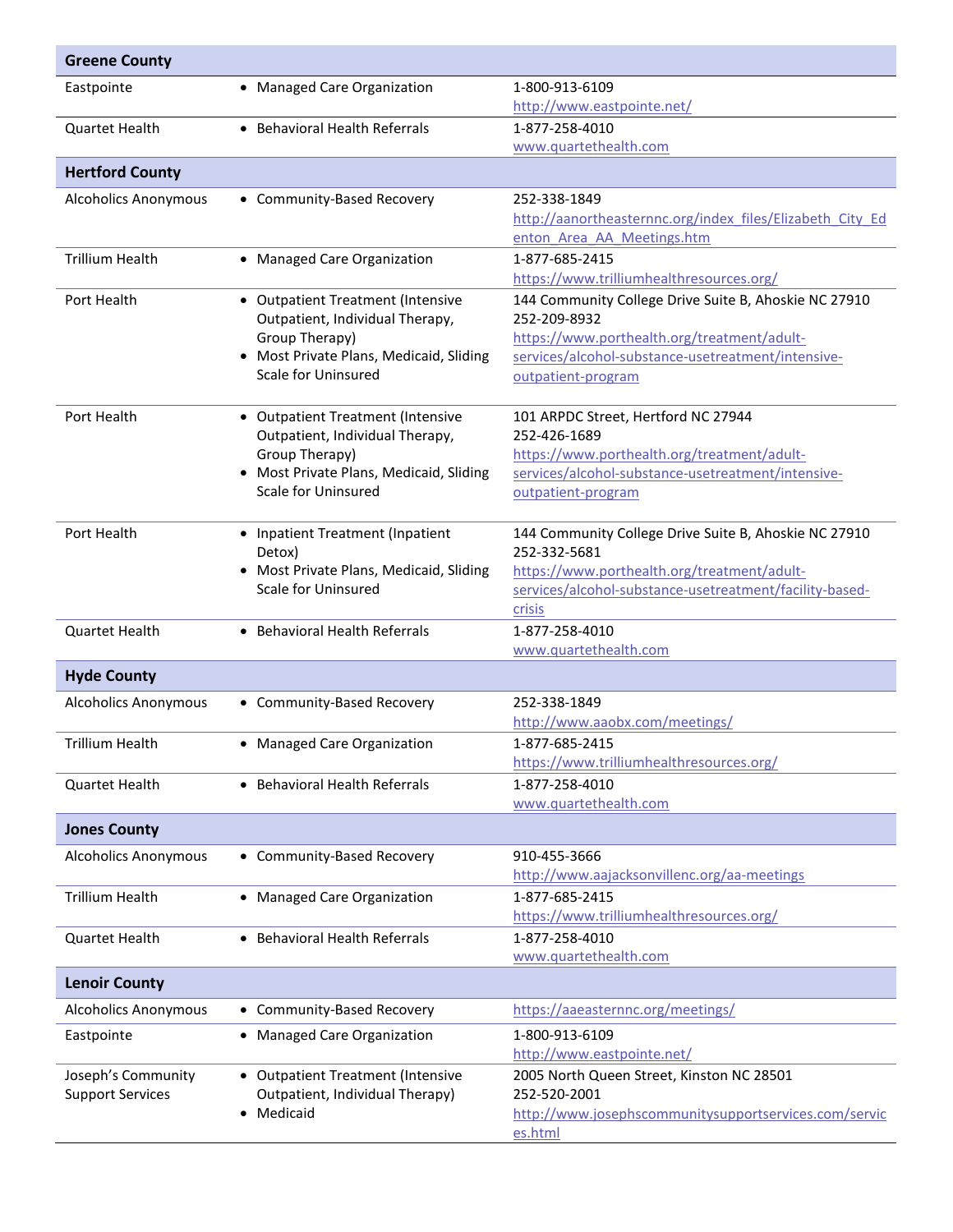| Carolina Outreach           | • Outpatient Treatment (Individual<br>Therapy, Group Therapy, Medication<br>Management)<br>• BCBS, Medicare, Medicaid | 121 South Queen Street, Kinston NC 28501<br>252-624-3300<br>https://carolinaoutreach.com/locations/kinston-nc/ |
|-----------------------------|-----------------------------------------------------------------------------------------------------------------------|----------------------------------------------------------------------------------------------------------------|
| Life Touch                  | • Outpatient Treatment (Intensive                                                                                     | 400 Glenwood Avenue Suite 2, Kinston NC 28501                                                                  |
|                             | Outpatient, Individual Therapy)                                                                                       | 252-527-3300                                                                                                   |
|                             | Medicare, Medicaid                                                                                                    | https://sobernation.com/listing/lifetouch-Ilc-kinston-nc/                                                      |
| Port Health                 | • Outpatient Treatment (Intensive                                                                                     | 2901 North Heritage Street, Kinston NC 28501                                                                   |
|                             | Outpatient, Individual Therapy,                                                                                       | 252-233-2383                                                                                                   |
|                             | Group Therapy)                                                                                                        | https://www.porthealth.org/treatment/adult-                                                                    |
|                             | • Most Private Plans, Medicaid, Sliding                                                                               | services/alcohol-substance-usetreatment/intensive-                                                             |
|                             | Scale for Uninsured                                                                                                   | outpatient-program                                                                                             |
| Dixon Social Interactive    | • Outpatient Treatment (Intensive                                                                                     | 658 Sussex Street, Kinston NC<br>252-353-0100                                                                  |
| Services                    | Outpatient, Individual Therapy)<br>• BCBS, Medicaid, Sliding Scale for                                                | http://www.dixonsocial.com/                                                                                    |
|                             | Uninsured                                                                                                             |                                                                                                                |
| Quartet Health              | • Behavioral Health Referrals                                                                                         | 1-877-258-4010                                                                                                 |
|                             |                                                                                                                       | www.quartethealth.com                                                                                          |
| <b>Martin County</b>        |                                                                                                                       |                                                                                                                |
| <b>Alcoholics Anonymous</b> | • Community-Based Recovery                                                                                            | 252-338-1849                                                                                                   |
|                             |                                                                                                                       | http://www.aaobx.com/meetings/                                                                                 |
| Celebrate Recovery          | • Community-Based Recovery                                                                                            | First United Methodist Church                                                                                  |
| (A Christ-Centered 12-      |                                                                                                                       | 114 E. Church St., Williamston NC 27892                                                                        |
| Step Program)               |                                                                                                                       | 252-508-1875                                                                                                   |
|                             |                                                                                                                       | https://www.celebraterecovery.com/                                                                             |
| <b>Trillium Health</b>      | • Managed Care Organization                                                                                           | 1-877-685-2415                                                                                                 |
|                             |                                                                                                                       | https://www.trilliumhealthresources.org/                                                                       |
| Quartet Health              | • Behavioral Health Referrals                                                                                         | 1-877-258-4010<br>www.quartethealth.com                                                                        |
|                             |                                                                                                                       |                                                                                                                |
|                             |                                                                                                                       |                                                                                                                |
| <b>Pamlico County</b>       |                                                                                                                       |                                                                                                                |
| <b>Alcoholics Anonymous</b> | • Community-Based Recovery                                                                                            | https://aaeasternnc.org/meetings/                                                                              |
| <b>Trillium Health</b>      | • Managed Care Organization                                                                                           | 1-877-685-2415                                                                                                 |
|                             |                                                                                                                       | https://www.trilliumhealthresources.org/                                                                       |
| Hope Clinic                 | <b>Outpatient Treatment</b>                                                                                           | P.O. Box 728, 203 North Street, Bayboro NC 28515                                                               |
|                             | Most Private Plans, Free for                                                                                          | 252-745-5760                                                                                                   |
|                             | Uninsured                                                                                                             | https://www.hopeclinic.net/services.html                                                                       |
| Quartet Health              | • Behavioral Health Referrals                                                                                         | 1-877-258-4010                                                                                                 |
|                             |                                                                                                                       | www.quartethealth.com                                                                                          |
| <b>Pasquotank County</b>    |                                                                                                                       |                                                                                                                |
| <b>Alcoholics Anonymous</b> | • Community-Based Recovery                                                                                            | 252-338-1849                                                                                                   |
|                             |                                                                                                                       | http://aanortheasternnc.org/index files/Elizabeth City Ed                                                      |
|                             |                                                                                                                       | enton Area AA Meetings.htm                                                                                     |
| Celebrate Recovery          | • Community-Based Recovery                                                                                            | Towne South Church of Christ, 2224 Peartree Road,                                                              |
| (A Christ-Centered 12-      |                                                                                                                       | Elizabeth City NC 27909                                                                                        |
| Step Program)               |                                                                                                                       | 252-338-2248                                                                                                   |
|                             |                                                                                                                       | https://www.celebraterecovery.com/                                                                             |
| <b>Trillium Health</b>      | • Managed Care Organization                                                                                           | 1-877-685-2415                                                                                                 |
|                             |                                                                                                                       | https://www.trilliumhealthresources.org/                                                                       |
| Port Health                 | • Outpatient Treatment (Intensive                                                                                     | 102 Medical Drive, Elizabeth City NC 27909                                                                     |
|                             | Outpatient, Individual Therapy,                                                                                       | 252-335-0803                                                                                                   |
|                             | Group Therapy)                                                                                                        | https://www.porthealth.org/treatment/adult-                                                                    |
|                             | • Most Private Plans, Medicaid, Sliding<br>Scale for Uninsured                                                        | services/alcohol-substance-usetreatment/intensive-<br>outpatient-program                                       |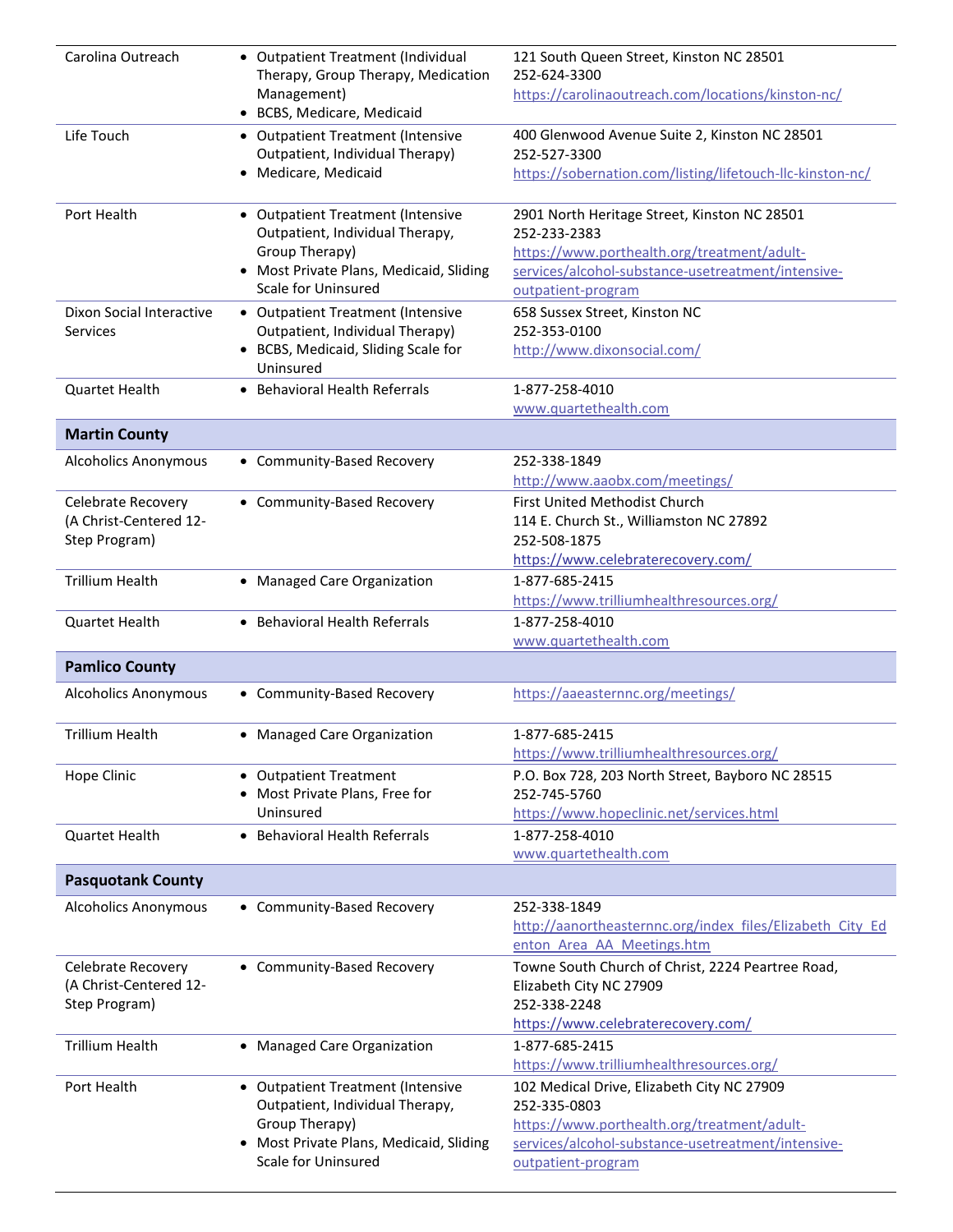| <b>Pathways Counseling</b><br>Center                          | • Outpatient Treatment (Intensive<br>Outpatient)                                                                                               | 508 East Main Street, Elizabeth City NC 27909<br>252-338-5334                                                                                                                           |
|---------------------------------------------------------------|------------------------------------------------------------------------------------------------------------------------------------------------|-----------------------------------------------------------------------------------------------------------------------------------------------------------------------------------------|
| <b>Ouartet Health</b>                                         | • Behavioral Health Referrals                                                                                                                  | 1-877-258-4010<br>www.quartethealth.com                                                                                                                                                 |
| <b>Perquimans County</b>                                      |                                                                                                                                                |                                                                                                                                                                                         |
| <b>Trillium Health</b>                                        | • Managed Care Organization                                                                                                                    | 1-877-685-2415<br>https://www.trilliumhealthresources.org/                                                                                                                              |
| <b>Quartet Health</b>                                         | • Behavioral Health Referrals                                                                                                                  | 1-877-258-4010<br>www.quartethealth.com                                                                                                                                                 |
| <b>Pitt County</b>                                            |                                                                                                                                                |                                                                                                                                                                                         |
| <b>Alcoholics Anonymous</b>                                   | • Community-Based Recovery                                                                                                                     | https://aaeasternnc.org/meetings/                                                                                                                                                       |
| Celebrate Recovery<br>(A Christ-Centered 12-<br>Step Program) | • Community-Based Recovery                                                                                                                     | Oakmont Baptist Church, 1100 Red Banks Road, Greenville<br><b>NC 27834</b><br>252-531-6049<br>https://www.celebraterecovery.com/                                                        |
| <b>Trillium Health</b>                                        | • Managed Care Organization                                                                                                                    | 1-877-685-2415<br>https://www.trilliumhealthresources.org/                                                                                                                              |
| Port Health                                                   | • Outpatient Treatment (Intensive<br>Outpatient, Individual Therapy,<br>Group Therapy)<br>Most Private Plans, Uninsured,<br>Medicare, Medicaid | 4300 Sapphire Court, Greenville NC 27834<br>252-752-0483<br>https://www.porthealth.org/treatment/adult-<br>services/alcohol-substance-usetreatment/intensive-<br>outpatient-program     |
| Port Health                                                   | • Outpatient Treatment (Intensive<br>Outpatient, Individual Therapy)<br>• Most Private Plans, Uninsured,<br>Medicare, Medicaid                 | 154 Beacon Drive Ste I, Winterville NC 28590<br>252-353-1114<br>https://www.porthealth.org/treatment/adult-<br>services/alcohol-substance-usetreatment/intensive-<br>outpatient-program |
| Dixon Social Interactive<br>Services                          | • Outpatient Treatment (Intensive<br>Outpatient, Individual Therapy)<br>• BCBS, Uninsured, Medicaid                                            | 313 Clifton Street, Greenville NC 27858<br>252-353-0100<br>http://www.dixonsocial.com/                                                                                                  |
| <b>Quartet Health</b>                                         | • Behavioral Health Referrals                                                                                                                  | 1-877-258-4010<br>www.quartethealth.com                                                                                                                                                 |
| <b>Tyrell County</b>                                          |                                                                                                                                                |                                                                                                                                                                                         |
| <b>Alcoholics Anonymous</b>                                   | • Community-Based Recovery                                                                                                                     | 252-338-1849<br>http://www.aaobx.com/meetings/                                                                                                                                          |
| <b>Trillium Health</b>                                        | • Managed Care Organization                                                                                                                    | 1-877-685-2415<br>https://www.trilliumhealthresources.org/                                                                                                                              |
| <b>Quartet Health</b>                                         | <b>Behavioral Health Referrals</b>                                                                                                             | 1-877-258-4010<br>www.quartethealth.com                                                                                                                                                 |
| <b>Washington County</b>                                      |                                                                                                                                                |                                                                                                                                                                                         |
| <b>Alcoholics Anonymous</b>                                   | • Community-Based Recovery                                                                                                                     | 252-338-1849<br>http://www.aaobx.com/meetings/                                                                                                                                          |
| Celebrate Recovery<br>(A Christ-Centered 12-<br>Step Program) | • Community-Based Recovery                                                                                                                     | Roper Baptist Church, 44 Griffin Road, Hwy 32, Roper NC<br>27970<br>252-661-0396<br>https://www.celebraterecovery.com/                                                                  |
| <b>Trillium Health</b>                                        | • Managed Care Organization                                                                                                                    | 1-877-685-2415<br>https://www.trilliumhealthresources.org/                                                                                                                              |